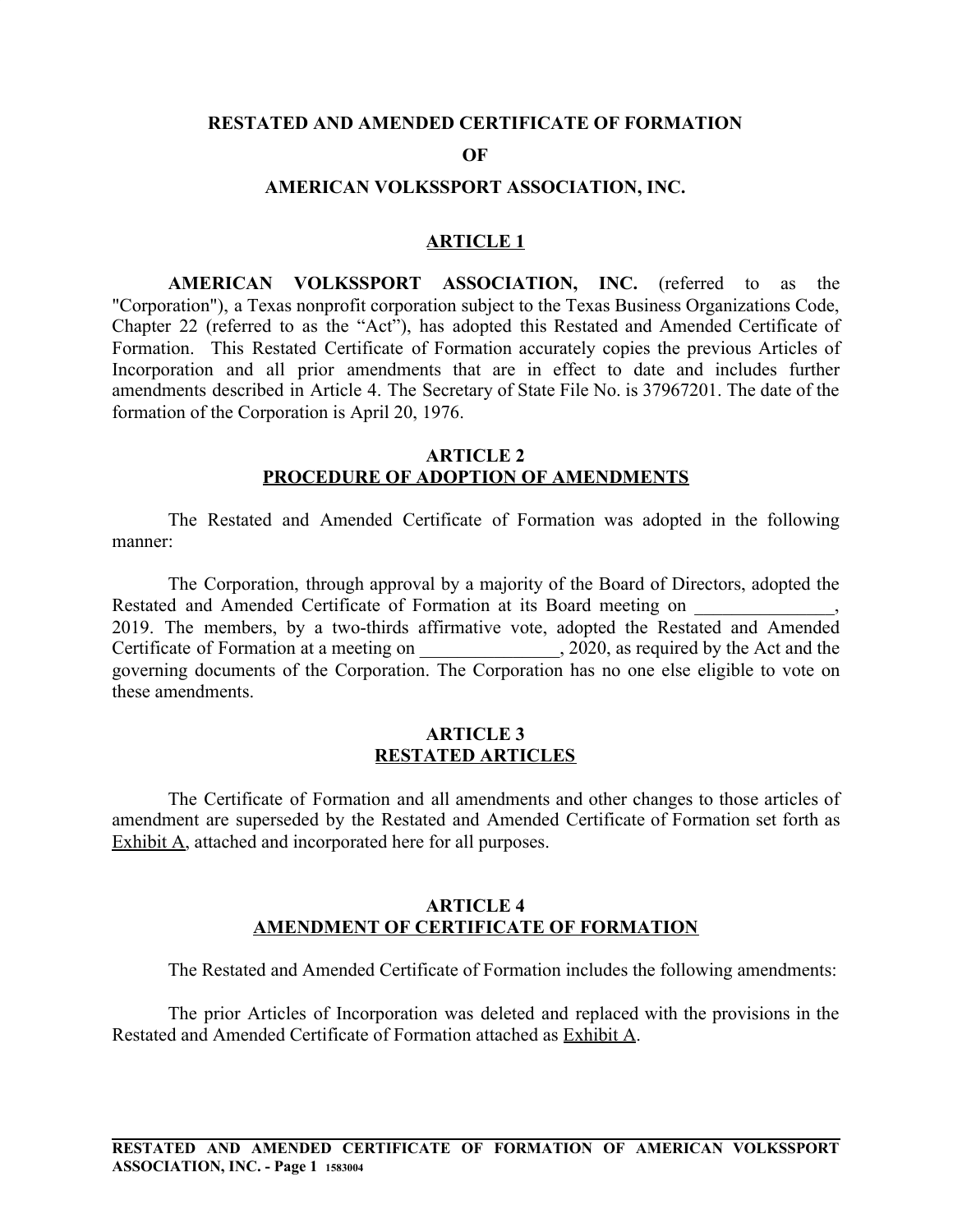Each new amendment has been made in accordance with the Texas Business Organizations Code. The amendments to the Certificate of Formation and the Restated Certificate of Formation have been approved in the manner required by the Act and the Corporation's governing documents.

The Restated Certificate of Formation, which is attached to this form, accurately states the text of the Certificate of Formation being restated and each amendment to the Certificate of Formation being restated that is in effect and as further amended by the Restated Certificate of Formation. The attached Restated Certificate of Formation does not contain any other change in the Certificate of Formation being restated except for the information permitted to be omitted by the provisions of the Code applicable to the filing entity.

The undersigned affirms that the individual designated as registered agent has consented to the appointment. The undersigned signs this document subject to the penalties imposed by law for the submission of a materially false or fraudulent instrument and certifies under penalty of perjury that the undersigned is authorized to execute this filing instrument.

I am an officer of the Corporation, and I hereby execute this Restated and Amended Certificate of Formation on behalf of the Corporation on this day of  $\qquad \qquad$ , 2020.

# **AMERICAN VOLKSSPORT ASSOCIATION, INC.**

By:  $\qquad \qquad$ 

Name:

Title: \_\_\_\_\_\_\_\_\_\_\_\_\_\_\_\_\_\_\_\_\_\_\_\_\_\_\_\_\_\_\_\_\_\_\_\_\_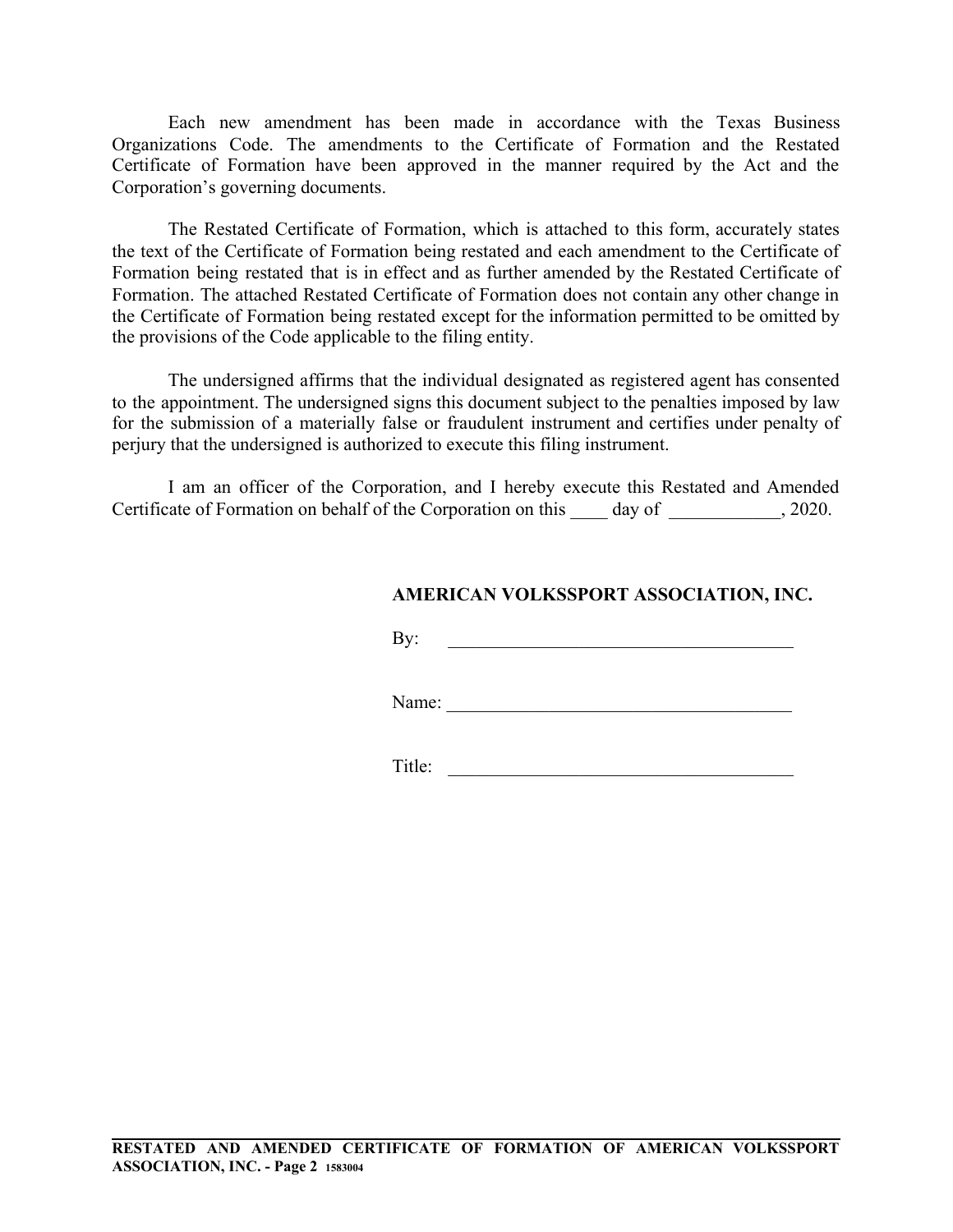# **RESTATED AND AMENDED CERTIFICATE OF FORMATION OF AMERICAN VOLKSSPORT ASSOCIATION, INC.** (A NONPROFIT CORPORATION)

The Board of Directors of the Corporation adopts the following Restated and Amended Certificate of Formation of **AMERICAN VOLKSSPORT ASSOCIATION, INC.** (referred to as the "Corporation") pursuant to the provisions of the Texas Business Organizations Code, Chapter 22 (referred to as the "Act"):

### **ARTICLE 1 ENTITY NAME AND TYPE**

The filing entity is a nonprofit corporation. The name of the Corporation is **AMERICAN VOLKSSPORT ASSOCIATION, INC. doing business as AVA: America's Walking Club.**

# **ARTICLE 2 DISSOLUTION**

Upon dissolution, all Corporation assets shall be distributed to an organization qualified as exempt from taxes under Section 501(c)(3) of the Internal Revenue Code of 1986, as amended (after this the "Code"), that serves similar purposes as the Corporation. Any such assets not so disposed of shall be disposed of by a court of competent jurisdiction of the county in which the principal office of the Corporation is then located, exclusively for such purposes or to such organization or organizations (or to the federal government, or a state or local government, for a public purpose), as said court shall determine, which are organized and operated exclusively for such purposes.

#### **ARTICLE 3 DURATION**

The Corporation shall continue in perpetuity.

# **ARTICLE 4 PURPOSES**

The purposes for which the Corporation is organized are to perform charitable and educational activities within the meaning of Section  $501(c)(3)$  of the Code, and to do all things necessary and appropriate to carry out these purposes. Within the scope of the preceding purposes and not by way of limitation, the Corporation is organized and operated to promote public health, physical fitness and well-being of the people of the United States, its possessions, trusts, territories, dependencies, and overseas military bases and diplomatic missions. The Corporation organizes, promotes and conducts scheduled programs of noncompetitive, family oriented, participatory lifetime sports, including, but not limited to, walking (including jogging and running), bicycling, swimming, cross-country skiing, and other such events as may be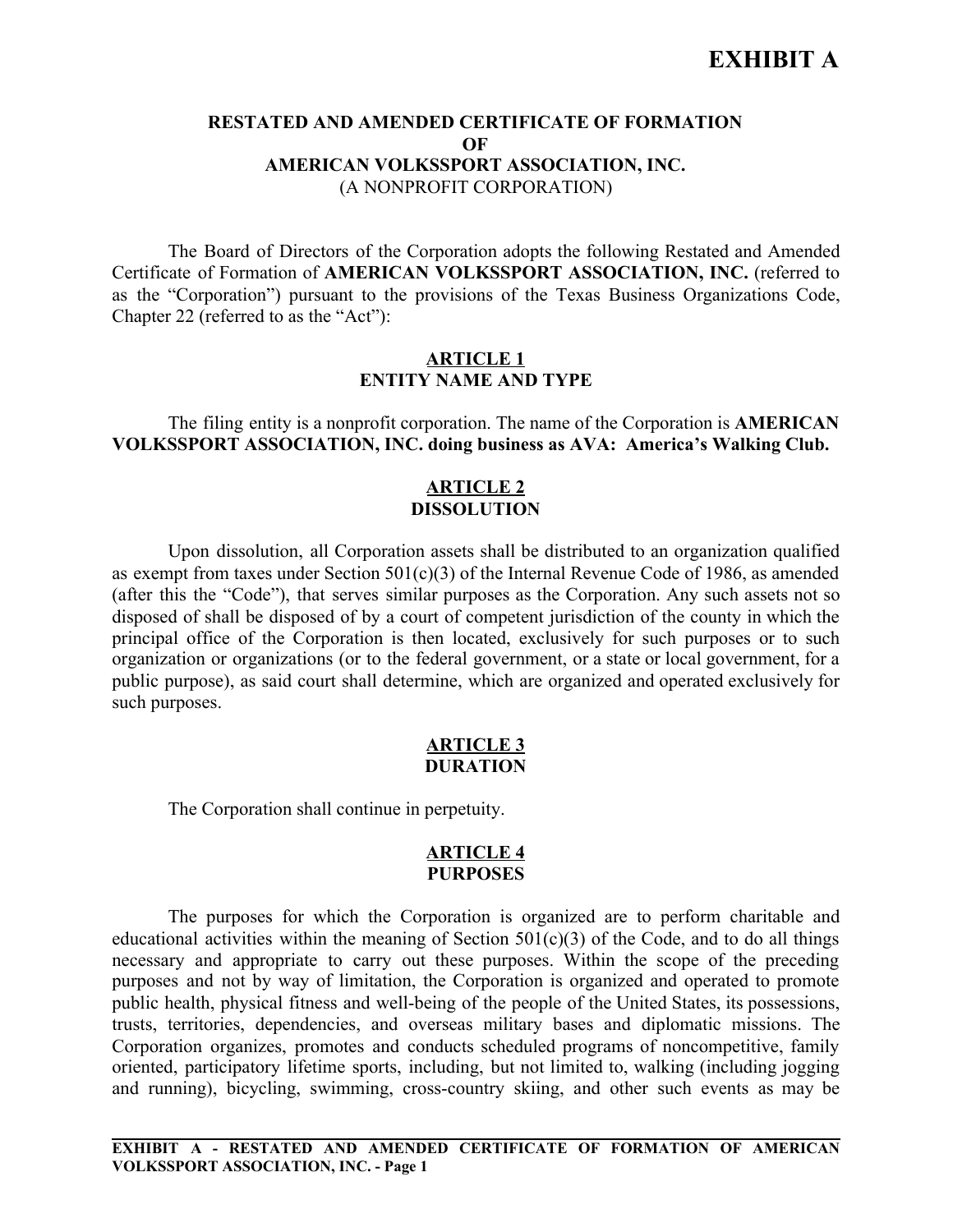sanctioned by the Corporation and/or the International Federation of Popular Sports (IVV), and seeks to fulfill the following specific purposes:

- (a) to act as the official representative of the IVV in the United States, its possessions, trusts, territories, dependencies, and overseas military bases and diplomatic missions, and to be the official representative of the United States at all meetings of the IVV;
- (b) to administer the IVV Achievement Awards Program in the United States, its possessions, trusts, territories, dependencies, and overseas military bases and diplomatic missions;
- (c) to develop and implement a program of public information and education to engender interest in scheduled programs of noncompetitive, family oriented, participatory lifetime sports;
- (d) to supervise the compilation of a national calendar of sanctioned events to be made available to its member organizations, their members and the general public;
- (e) to increase communication among members and Volkssport participants through the most efficient and timely means of communication. (publication of a newsletter and a newspaper, both circulated in print or electronically to its members and available by subscription to the general public;-
- (f) to assist in the organization of new Volkssport clubs within the geographic jurisdiction of the AVA;
- (g) to provide an understanding of the benefits of participation in organized programs of noncompetitive, family oriented, participatory, lifetime sports;
- (h) to foster a preventive maintenance concept of health care;
- (i) to stress the fun and exhilaration of walking, jogging, running, bicycling, swimming, cross-country skiing and such other events as may be sanctioned by the Corporation and/or the IVV;
- (j) to sanction events in conjunction with or under the auspices of the IVV and other organizations that align with our mission to do all things necessary and incident thereto.

All activities of the corporation will be carried on to be responsive to the needs of all persons, without regard to race, religion, sex, age, national or cultural origin, place of residence, economic circumstances, lifestyle, or social status.

# **ARTICLE 5 POWERS**

Except as otherwise provided in this Certificate of Formation, the Corporation shall have all the powers provided in the Act. Moreover, the Corporation shall have all implied powers necessary and proper to carry out its express powers. The Corporation may pay reasonable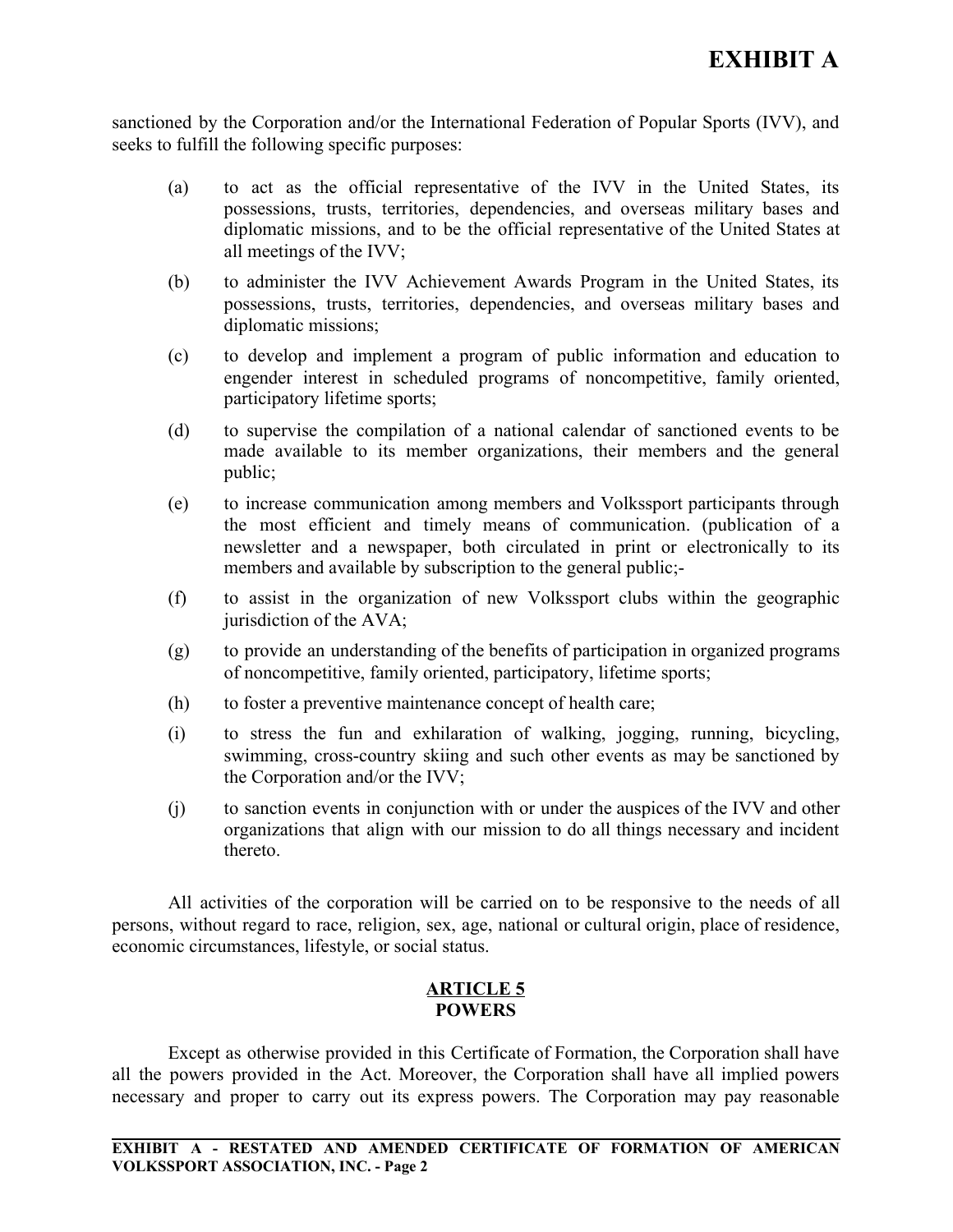compensation to officers for services rendered to or for the Corporation in furtherance of one or more of its purposes set forth above.

# **ARTICLE 6 RESTRICTIONS AND REQUIREMENTS**

The Corporation shall not pay dividends or other corporate income to its officers or otherwise accrue distributable profits or permit the realization of private gain. The Corporation shall have no power to take any action prohibited by the Act. The Corporation shall have no power to take any action that would be inconsistent with the requirements for a tax exemption under Section 501(c)(3) of the Code, the Treasury Regulations promulgated thereunder, and any related Internal Revenue Service ("IRS") pronouncements. The Corporation shall have no power to take any action that would be inconsistent with the requirements for receiving charitable contributions which are tax deductible under Section  $170(c)(2)$  of the Code, the Treasury Regulations promulgated thereunder, and any related IRS pronouncements. Regardless of any other provision in these Certificate of Formation or state law, the Corporation shall have no power to:

- 1. Engage in activities or use its assets in manners that are not in furtherance of one or more exempt purposes, as set forth above and defined by the Code, the Treasury Regulations promulgated thereunder, and/or any related IRS pronouncements, except to an insubstantial degree.
- 2. Serve a private interest other than one that is clearly incidental to an overriding public interest.
- 3. Devote any substantial part of its activities to attempting to influence legislation by propaganda or otherwise.
- 4. Participate in or intervene in any political campaign on behalf of or in opposition to any candidate for public office. The prohibited activities include the publishing or distributing of statements and any other direct or indirect campaign activities.
- 5. Have objectives that characterize it as an "action organization" as defined by the Code, the Treasury Regulations promulgated thereunder, and/or any related IRS pronouncements.
- 6. Distribute its assets on dissolution other than described herein.
- 7. Permit any part of the net earnings of the Corporation to inure to the benefit of any private individual.
- 8. Carry on an unrelated trade or business except as a secondary purpose related to the Corporation's primary, exempt purposes.

In the event the Corporation is or becomes a private foundation as described in Code Section 509(a), and notwithstanding any other provision contained herein, the Corporation shall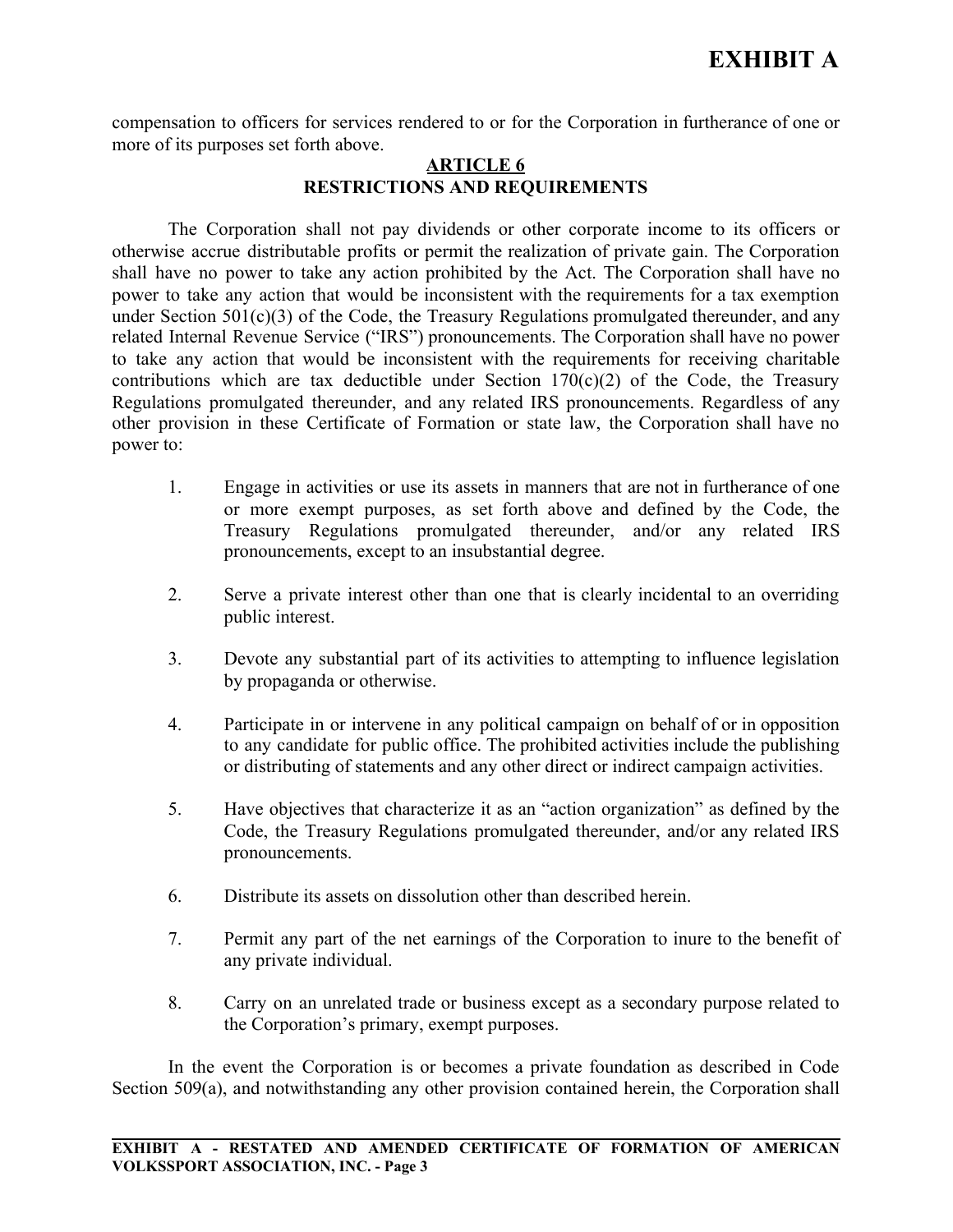# **EXHIBIT A**

make distributions at such time and in such manner as not to subject the Corporation to tax under Code Section 4942; the Corporation shall not engage in any act of self-dealing as defined in Code Section 4941(d); the Corporation shall not retain any excess business holdings as defined in Code Section 4943(c); the Corporation shall not make any investments that would subject the Corporation to tax under Code Section 4944; and the Corporation shall not make any taxable expenditures as defined in Code Section 4945(d).

# **ARTICLE 7 MEMBERS**

The Corporation shall have members whose rights, duties and privileges are described in the Bylaws.

# **ARTICLE 8 REGISTERED OFFICE AND AGENT**

The street address of the registered office of the Corporation is 1001 Pat Booker Road, Suite 101, Universal City, Texas 78148. The name of the registered agent at this office is Henry Rosales. The Board of Directors may change the registered office and registered agent in its discretion.

### **ARTICLE 9 MANAGEMENT VESTED IN BOARD OF DIRECTORS**

The management of this corporation is vested in a board of directors. The Board of Directors may also be referred to as the National Executive Council. The Board of Directors may elect officers as allowed in the Bylaws.

### **ARTICLE 10 LIMITATION ON LIABILITY OF DIRECTORS AND OFFICERS**

A director or officer is not liable to the Corporation for monetary damages for an act or omission in the director's or officer's capacity except to the extent otherwise provided by a statute of the State of Texas.

# **ARTICLE 11 INDEMNIFICATION**

The Corporation may indemnify a person who was, is, or is threatened to be made a named defendant or respondent in litigation or other proceedings because the person is or was an officer or other person related to the Corporation as provided by the provisions in the Act governing indemnification. As provided in the Bylaws, the directors shall have the power to define the requirements and limitations for the Corporation to indemnify officers or others related to the Corporation.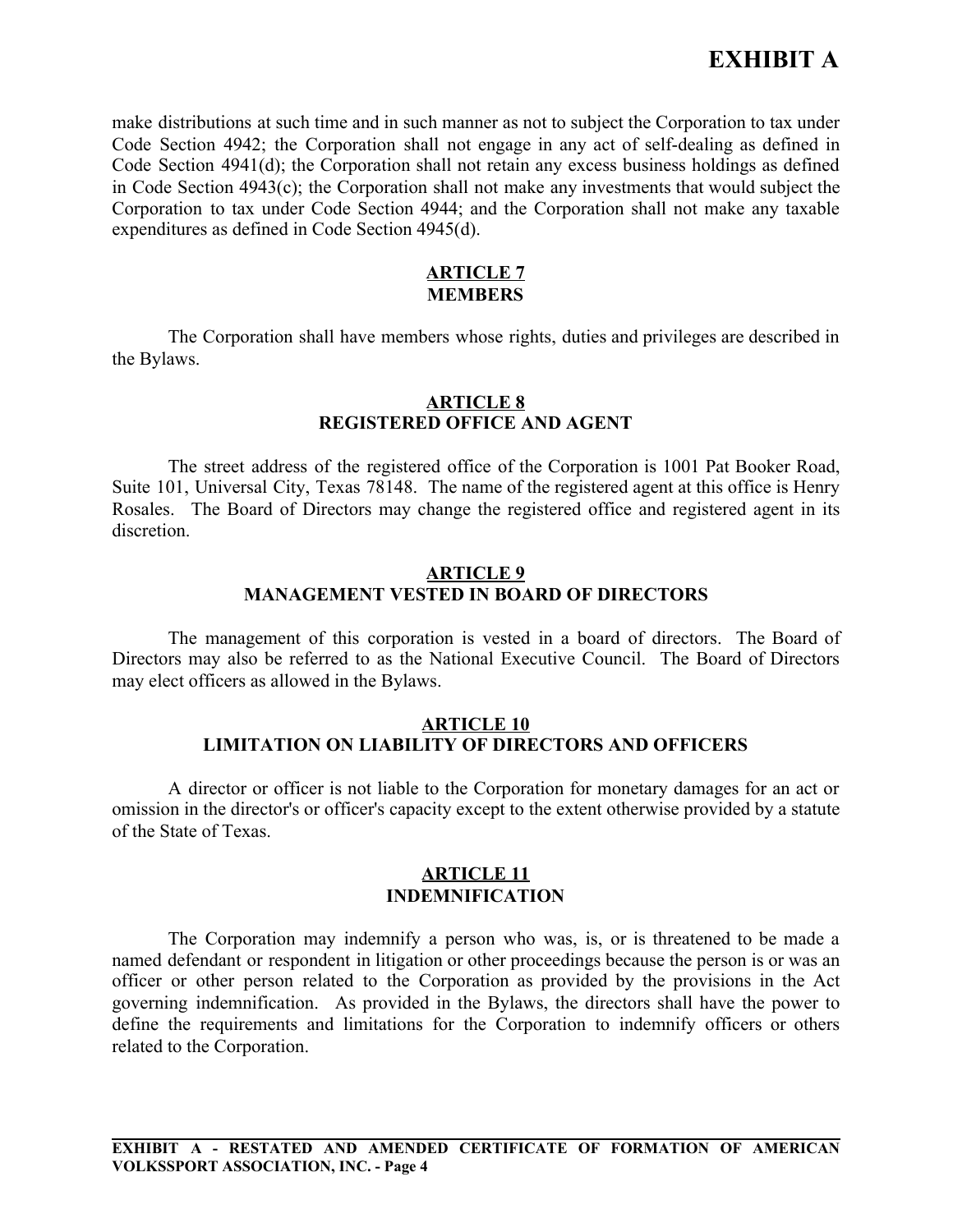# **EXHIBIT A**

#### **ARTICLE 12 CONSTRUCTION**

All references in this Certificate of Formation to statutes, regulations, or other sources of legal authority shall refer to the authorities cited, or their successors, as they may be amended from time to time. This document becomes effective when the document is filed with the Texas Secretary of State.

### **ARTICLE 13 BOARD OF DIRECTORS**

The names and addresses of the persons who are serving as directors are:

1001 Pat Booker Road, Suite 101, Universal City, Texas 78148

David Bonewitz, 1001 Pat Booker Road, Suite 101, Universal City, Texas 78148

Nancy Wittenberg, 1001 Pat Booker Road, Suite 101, Universal City, Texas 78148

Cecilia Miner, 1001 Pat Booker Road, Suite 101, Universal City, Texas 78148

Chase Davis, 1001 Pat Booker Road, Suite 101, Universal City, Texas 78148

Mike Green, 1001 Pat Booker Road, Suite 101, Universal City, Texas 78148

Robert Buzolich, 1001 Pat Booker Road, Suite 101, Universal City, Texas 78148

Butch Spaulding, 1001 Pat Booker Road, Suite 101, Universal City, Texas 78148

Chris Mellen, 1001 Pat Booker Road, Suite 101, Universal City, Texas 78148

Tom Baltes, 1001 Pat Booker Road, Suite 101, Universal City, Texas 78148

Carl Cordes, 1001 Pat Booker Road, Suite 101, Universal City, Texas 78148

Sherry Sayers, 1001 Pat Booker Road, Suite 101, Universal City, Texas 78148

Lucy Yother, 1001 Pat Booker Road, Suite 101, Universal City, Texas 78148

John McClellan, 1001 Pat Booker Road, Suite 101, Universal City, Texas 78148

Sammy Hunnicutt, 1001 Pat Booker Road, Suite 101, Universal City, Texas 78148

All future directors will be elected in the manner described in the Bylaws.